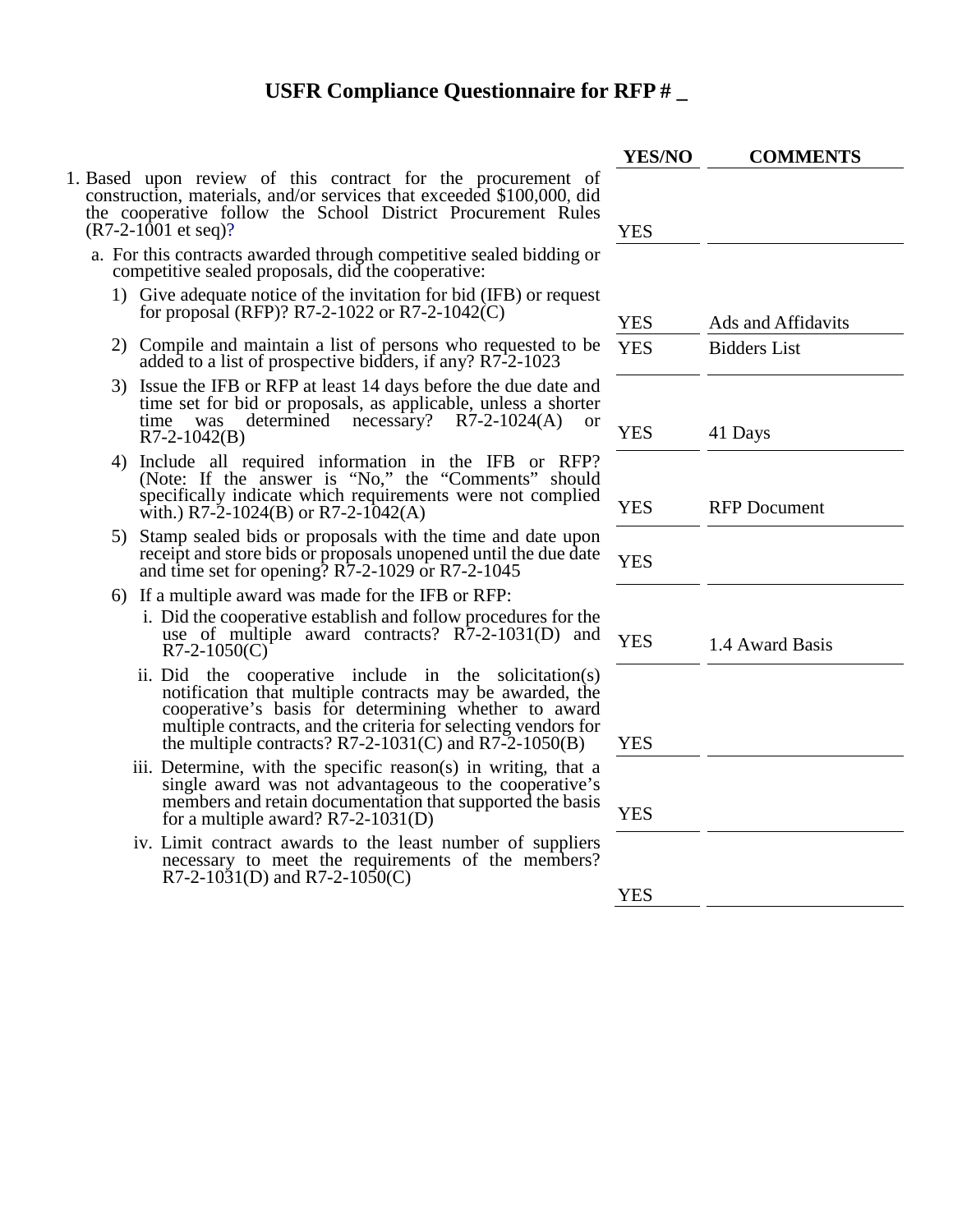| 7) For contracts where only one responsive bid or proposal was<br>received, determine that the price submitted was fair and<br>reasonable, and that either other prospective offerors had<br>reasonable opportunity to respond or there was not adequate<br>time for resolicitation, and retain documentation that<br>supported the basis for the determination? R7-2-1032 or<br>N/A<br>$R\bar{7}$ -2-1046(A)(1)<br>b. For this contract awarded through competitive sealed bidding, did<br>the cooperative award the contracts to the lowest responsible and<br>responsive bidder whose bid conformed, in all material respects,<br>to the requirements and evaluation criteria set forth in the IFB?<br>(Note: If the answer is "No," the "Comments" should specifically<br><b>RFP</b><br>N/A<br>indicate which requirements were not complied with.) R7-2-1031<br>c. For this contract awarded through competitive sealed proposals,<br>did the cooperative award the contract to the offeror whose<br>proposal was determined, with the specific reason(s) in writing, to<br>be most advantageous to the cooperative's members based on the<br>factors set forth in the RFP and retain documentation that<br><b>YES</b><br>supported the determination? R7-2-1050<br>2. Did the cooperative have signed conflict-of-interest disclosures filed<br>for any employee or nonemployee evaluation committee members?<br><b>YES</b><br>R7-2-1008 and R7-2-1015<br>3. If the cooperative used a qualified select bidders list to procure<br>construction services, did the cooperative comply with requirements<br>N/A<br>of R7-2-1101? | <b>YES/NO</b> | <b>COMMENTS</b> |
|--------------------------------------------------------------------------------------------------------------------------------------------------------------------------------------------------------------------------------------------------------------------------------------------------------------------------------------------------------------------------------------------------------------------------------------------------------------------------------------------------------------------------------------------------------------------------------------------------------------------------------------------------------------------------------------------------------------------------------------------------------------------------------------------------------------------------------------------------------------------------------------------------------------------------------------------------------------------------------------------------------------------------------------------------------------------------------------------------------------------------------------------------------------------------------------------------------------------------------------------------------------------------------------------------------------------------------------------------------------------------------------------------------------------------------------------------------------------------------------------------------------------------------------------------------------------------------------------------------------------------------------|---------------|-----------------|
|                                                                                                                                                                                                                                                                                                                                                                                                                                                                                                                                                                                                                                                                                                                                                                                                                                                                                                                                                                                                                                                                                                                                                                                                                                                                                                                                                                                                                                                                                                                                                                                                                                      |               |                 |
|                                                                                                                                                                                                                                                                                                                                                                                                                                                                                                                                                                                                                                                                                                                                                                                                                                                                                                                                                                                                                                                                                                                                                                                                                                                                                                                                                                                                                                                                                                                                                                                                                                      |               |                 |
|                                                                                                                                                                                                                                                                                                                                                                                                                                                                                                                                                                                                                                                                                                                                                                                                                                                                                                                                                                                                                                                                                                                                                                                                                                                                                                                                                                                                                                                                                                                                                                                                                                      |               |                 |
|                                                                                                                                                                                                                                                                                                                                                                                                                                                                                                                                                                                                                                                                                                                                                                                                                                                                                                                                                                                                                                                                                                                                                                                                                                                                                                                                                                                                                                                                                                                                                                                                                                      |               |                 |
|                                                                                                                                                                                                                                                                                                                                                                                                                                                                                                                                                                                                                                                                                                                                                                                                                                                                                                                                                                                                                                                                                                                                                                                                                                                                                                                                                                                                                                                                                                                                                                                                                                      |               |                 |
| 4. If the cooperative used construction-manager-at-risk, design-build, or<br>job-order-contracting to procure construction services, did the<br>cooperative comply with the requirements of R7-2-1100 through<br>R7-2-1115?<br>N/A                                                                                                                                                                                                                                                                                                                                                                                                                                                                                                                                                                                                                                                                                                                                                                                                                                                                                                                                                                                                                                                                                                                                                                                                                                                                                                                                                                                                   |               |                 |
| 5. If the cooperative procured goods and services using reverse auctions<br>or electronic bidding, did the cooperative comply with the<br>N/A<br>requirements of R7-2-1018, R7-2-1021, or R7-2-1041?                                                                                                                                                                                                                                                                                                                                                                                                                                                                                                                                                                                                                                                                                                                                                                                                                                                                                                                                                                                                                                                                                                                                                                                                                                                                                                                                                                                                                                 |               |                 |
| 6. For purchases made through the Simplified School Construction<br>Procurement Program, did the cooperative follow the requirements of<br>R7-2-1033? (Note: If the answer is "No," the "Comments" should<br>N/A<br>specifically indicate which requirements were not complied with.)                                                                                                                                                                                                                                                                                                                                                                                                                                                                                                                                                                                                                                                                                                                                                                                                                                                                                                                                                                                                                                                                                                                                                                                                                                                                                                                                                |               |                 |
| 7. If the cooperative used multi-term contracts for any of the contracts<br>tested in question 1:                                                                                                                                                                                                                                                                                                                                                                                                                                                                                                                                                                                                                                                                                                                                                                                                                                                                                                                                                                                                                                                                                                                                                                                                                                                                                                                                                                                                                                                                                                                                    |               |                 |
| Were the terms and conditions of renewal or extension, if any,<br>a.<br><b>YES</b><br>included in the IFB or RFP? A.R.S. $\S 15-213(K)$ and R7-2-1093                                                                                                                                                                                                                                                                                                                                                                                                                                                                                                                                                                                                                                                                                                                                                                                                                                                                                                                                                                                                                                                                                                                                                                                                                                                                                                                                                                                                                                                                                |               |                 |
| For materials or services and contracts for job-order-contracting<br>b.<br>construction services that were entered into for more than 5<br>years, did the cooperative determine in writing, before the<br>procurement solicitation was issued, that a contract of longer<br>duration would be advantageous to its members? A.R.S.<br>N/A<br>$§15-213(K)$ and R7-2-1093                                                                                                                                                                                                                                                                                                                                                                                                                                                                                                                                                                                                                                                                                                                                                                                                                                                                                                                                                                                                                                                                                                                                                                                                                                                               |               |                 |
| 8. Did the cooperative prevent additional purchases by new members<br>that would materially change the volume of goods or services<br>N/A<br>estimated in the original solicitation? R7-2-1011                                                                                                                                                                                                                                                                                                                                                                                                                                                                                                                                                                                                                                                                                                                                                                                                                                                                                                                                                                                                                                                                                                                                                                                                                                                                                                                                                                                                                                       |               |                 |